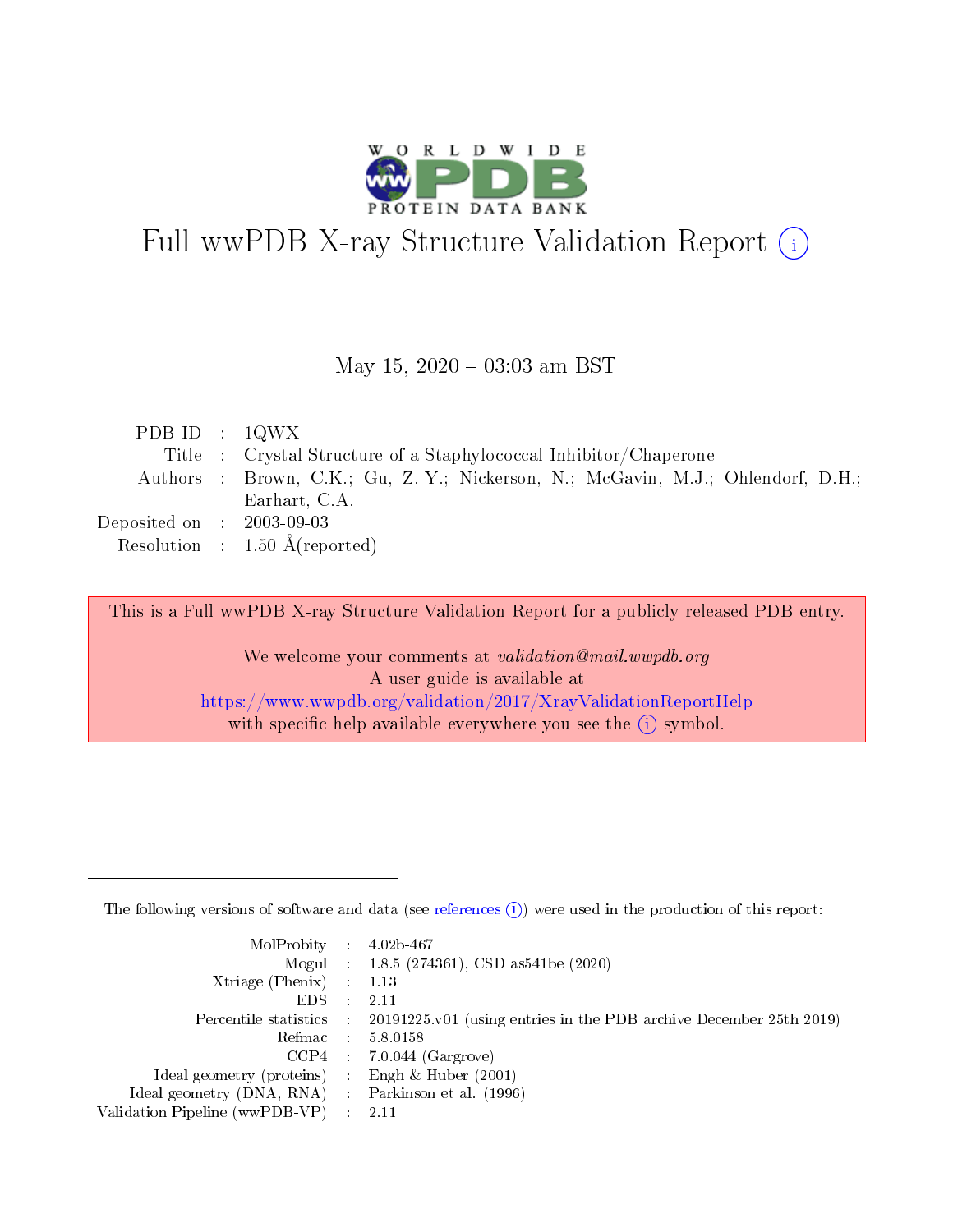## 1 [O](https://www.wwpdb.org/validation/2017/XrayValidationReportHelp#overall_quality)verall quality at a glance  $(i)$

The following experimental techniques were used to determine the structure: X-RAY DIFFRACTION

The reported resolution of this entry is 1.50 Å.

Percentile scores (ranging between 0-100) for global validation metrics of the entry are shown in the following graphic. The table shows the number of entries on which the scores are based.



| Metric                | Whole archive<br>$(\#\text{Entries})$ | Similar resolution<br>$(\#\text{Entries},\,\text{resolution}\,\,\text{range}(\textup{\AA}))$ |
|-----------------------|---------------------------------------|----------------------------------------------------------------------------------------------|
| $R_{free}$            | 130704                                | $2936(1.50-1.50)$                                                                            |
| Clashscore            | 141614                                | $3144(1.50-1.50)$                                                                            |
| Ramachandran outliers | 138981                                | $3066(1.50-1.50)$                                                                            |
| Sidechain outliers    | 138945                                | $3064(1.50-1.50)$                                                                            |
| RSRZ outliers         | 127900                                | $2884(1.50-1.50)$                                                                            |

The table below summarises the geometric issues observed across the polymeric chains and their fit to the electron density. The red, orange, yellow and green segments on the lower bar indicate the fraction of residues that contain outliers for  $>=3, 2, 1$  and 0 types of geometric quality criteria respectively. A grey segment represents the fraction of residues that are not modelled. The numeric value for each fraction is indicated below the corresponding segment, with a dot representing fractions  $\epsilon=5\%$  The upper red bar (where present) indicates the fraction of residues that have poor fit to the electron density. The numeric value is given above the bar.

| Mol | $Chain \  Length$ | Quality of chain |     |                  |
|-----|-------------------|------------------|-----|------------------|
|     | 109               | 3%<br>80%        | 17% |                  |
|     | $109\,$           | 4%<br>86%        | 12% | $\bullet\bullet$ |

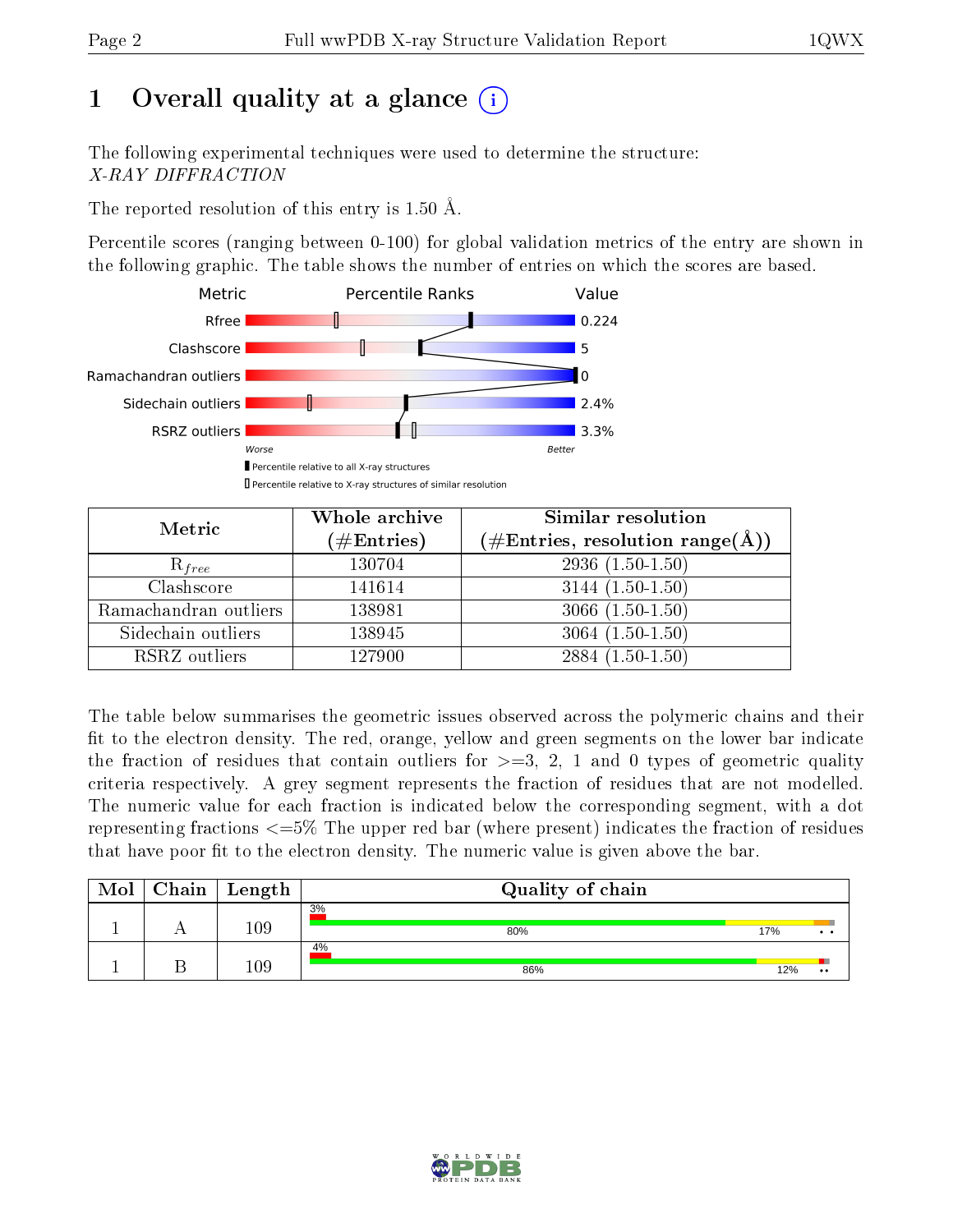## 2 Entry composition (i)

There are 2 unique types of molecules in this entry. The entry contains 2069 atoms, of which 0 are hydrogens and 0 are deuteriums.

In the tables below, the ZeroOcc column contains the number of atoms modelled with zero occupancy, the AltConf column contains the number of residues with at least one atom in alternate conformation and the Trace column contains the number of residues modelled with at most 2 atoms.

Molecule 1 is a protein called cysteine protease.

|  | $Mol$   Chain   Residues | Atoms            |        |  |                       | $ZeroOcc \mid AltConf \mid Trace$ |  |  |
|--|--------------------------|------------------|--------|--|-----------------------|-----------------------------------|--|--|
|  | 108                      | Total C N<br>901 | -569 - |  | O S Se<br>156 172 1 3 |                                   |  |  |
|  | 108                      | Total C N<br>901 | 569    |  | O S Se<br>156 172 1   |                                   |  |  |

There are 2 discrepancies between the modelled and reference sequences:

| Chain |    |     | $\mid$ Residue   Modelled   Actual   Comment | Reference  |
|-------|----|-----|----------------------------------------------|------------|
|       | 28 | MSE | CONFLICT                                     | UNP Q7A189 |
|       | 28 | MSE | CONFLICT                                     | UNP Q7A189 |

• Molecule 2 is water.

|  | $Mol$   Chain   Residues | Atoms                | $ZeroOcc \   \$ AltConf |
|--|--------------------------|----------------------|-------------------------|
|  | 138                      | Total<br>138<br>138  |                         |
|  | 129                      | Total<br>129<br>1 29 |                         |

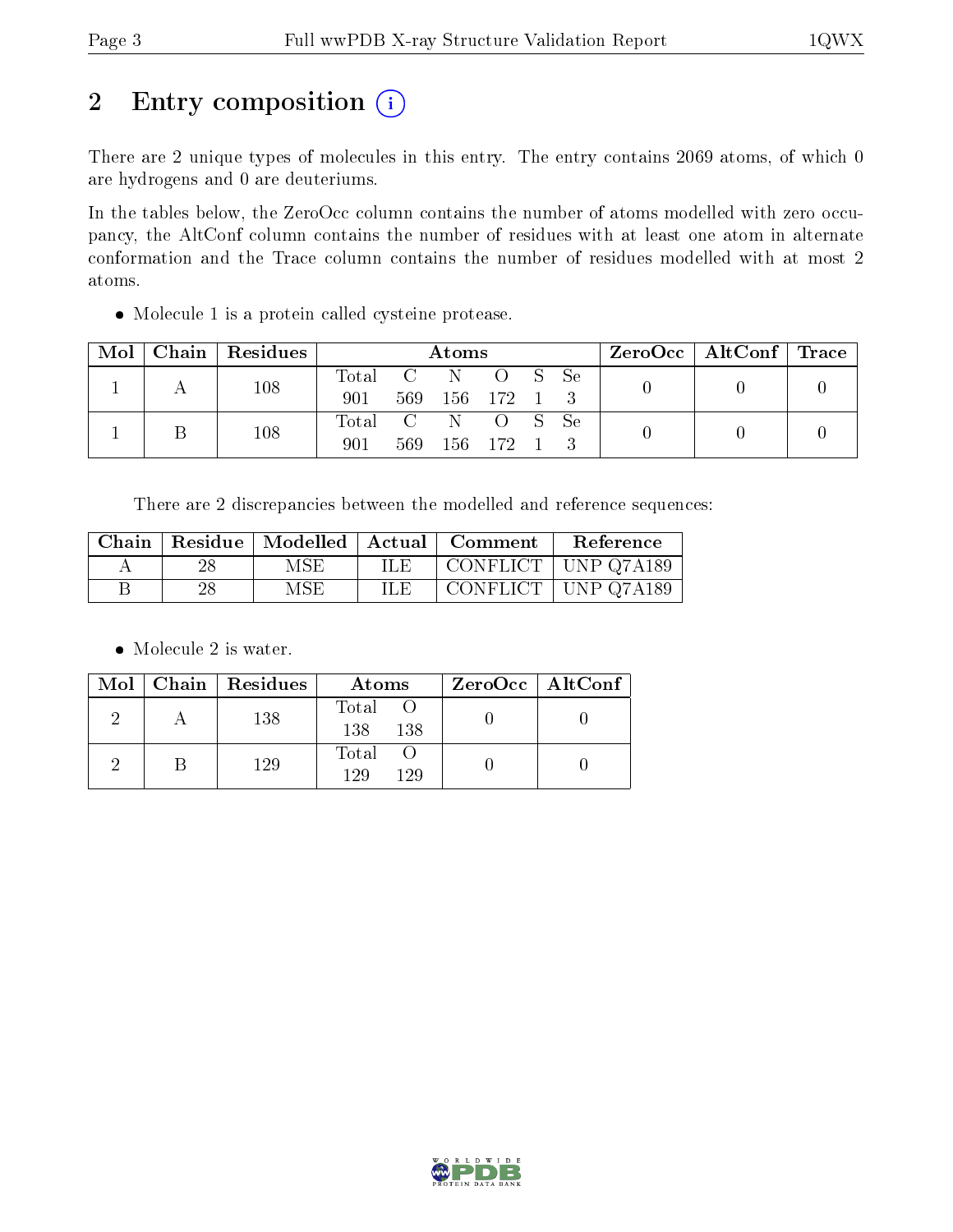## 3 Residue-property plots  $(i)$

These plots are drawn for all protein, RNA and DNA chains in the entry. The first graphic for a chain summarises the proportions of the various outlier classes displayed in the second graphic. The second graphic shows the sequence view annotated by issues in geometry and electron density. Residues are color-coded according to the number of geometric quality criteria for which they contain at least one outlier: green  $= 0$ , yellow  $= 1$ , orange  $= 2$  and red  $= 3$  or more. A red dot above a residue indicates a poor fit to the electron density (RSRZ  $> 2$ ). Stretches of 2 or more consecutive residues without any outlier are shown as a green connector. Residues present in the sample, but not in the model, are shown in grey.



• Molecule 1: cysteine protease

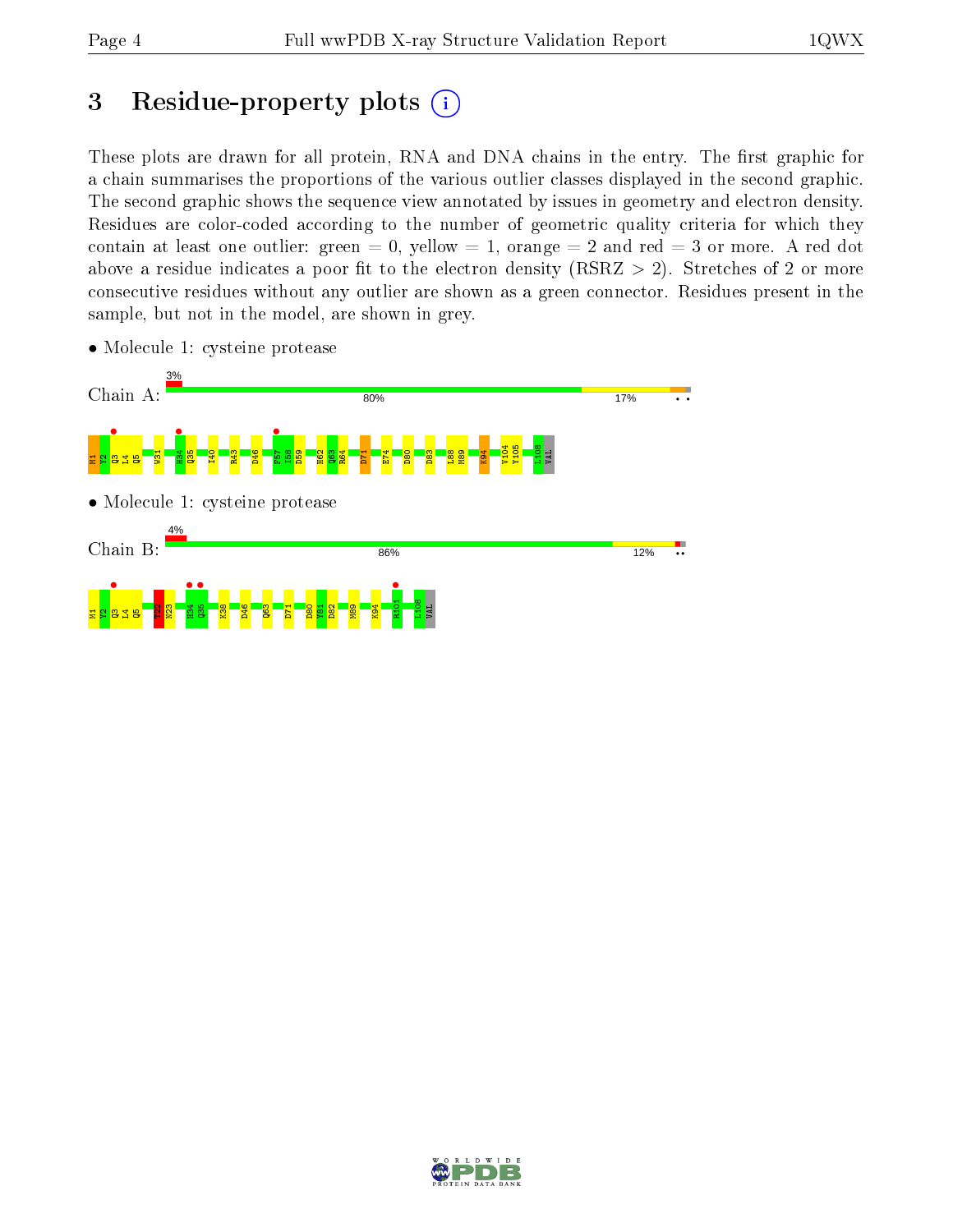## 4 Data and refinement statistics  $(i)$

| Property                                                             | Value                                             | Source                       |
|----------------------------------------------------------------------|---------------------------------------------------|------------------------------|
| Space group                                                          | P 21 21 21                                        | Depositor                    |
| Cell constants                                                       | 77.91Å 101.99Å<br>34.44Å                          | Depositor                    |
| a, b, c, $\alpha$ , $\beta$ , $\gamma$                               | $90.00^\circ$<br>$90.00^\circ$<br>$90.00^{\circ}$ |                              |
| Resolution $(A)$                                                     | 1.50<br>62.02<br>$\equiv$                         | Depositor                    |
|                                                                      | 36.39<br>$-1.50$                                  | <b>EDS</b>                   |
| % Data completeness                                                  | $99.8(62.02-1.50)$                                | Depositor                    |
| (in resolution range)                                                | $99.8$ $(36.39-1.50)$                             | <b>EDS</b>                   |
| $R_{merge}$                                                          | 0.05                                              | Depositor                    |
| $\mathrm{R}_{sym}$                                                   | (Not available)                                   | Depositor                    |
| $\langle I/\sigma(I) \rangle^{-1}$                                   | $3.71$ (at $1.50\text{\AA})$                      | $\overline{\text{X}}$ triage |
| Refinement program                                                   | REFMAC 5.1.24                                     | Depositor                    |
| $R, R_{free}$                                                        | 0.200<br>0.221<br>$\Delta$                        | Depositor                    |
|                                                                      | $0.206$ ,<br>0.224                                | DCC                          |
| $R_{free}$ test set                                                  | $\overline{2246}$ reflections $(5.01\%)$          | wwPDB-VP                     |
| Wilson B-factor $(A^2)$                                              | 20.7                                              | Xtriage                      |
| Anisotropy                                                           | 0.184                                             | Xtriage                      |
| Bulk solvent $k_{sol}(e/\mathring{A}^3)$ , $B_{sol}(\mathring{A}^2)$ | $0.36$ , 42.1                                     | <b>EDS</b>                   |
| $L$ -test for twinning <sup>2</sup>                                  | $< L >$ = 0.48, $< L2 >$ = 0.31                   | Xtriage                      |
| Estimated twinning fraction                                          | No twinning to report.                            | Xtriage                      |
| $F_o, F_c$ correlation                                               | 0.95                                              | <b>EDS</b>                   |
| Total number of atoms                                                | 2069                                              | wwPDB-VP                     |
| Average B, all atoms $(A^2)$                                         | 22.0                                              | wwPDB-VP                     |

Xtriage's analysis on translational NCS is as follows: The largest off-origin peak in the Patterson function is  $9.59\%$  of the height of the origin peak. No significant pseudotranslation is detected.

<sup>&</sup>lt;sup>2</sup>Theoretical values of  $\langle |L| \rangle$ ,  $\langle L^2 \rangle$  for acentric reflections are 0.5, 0.333 respectively for untwinned datasets, and 0.375, 0.2 for perfectly twinned datasets.



<span id="page-4-1"></span><span id="page-4-0"></span><sup>1</sup> Intensities estimated from amplitudes.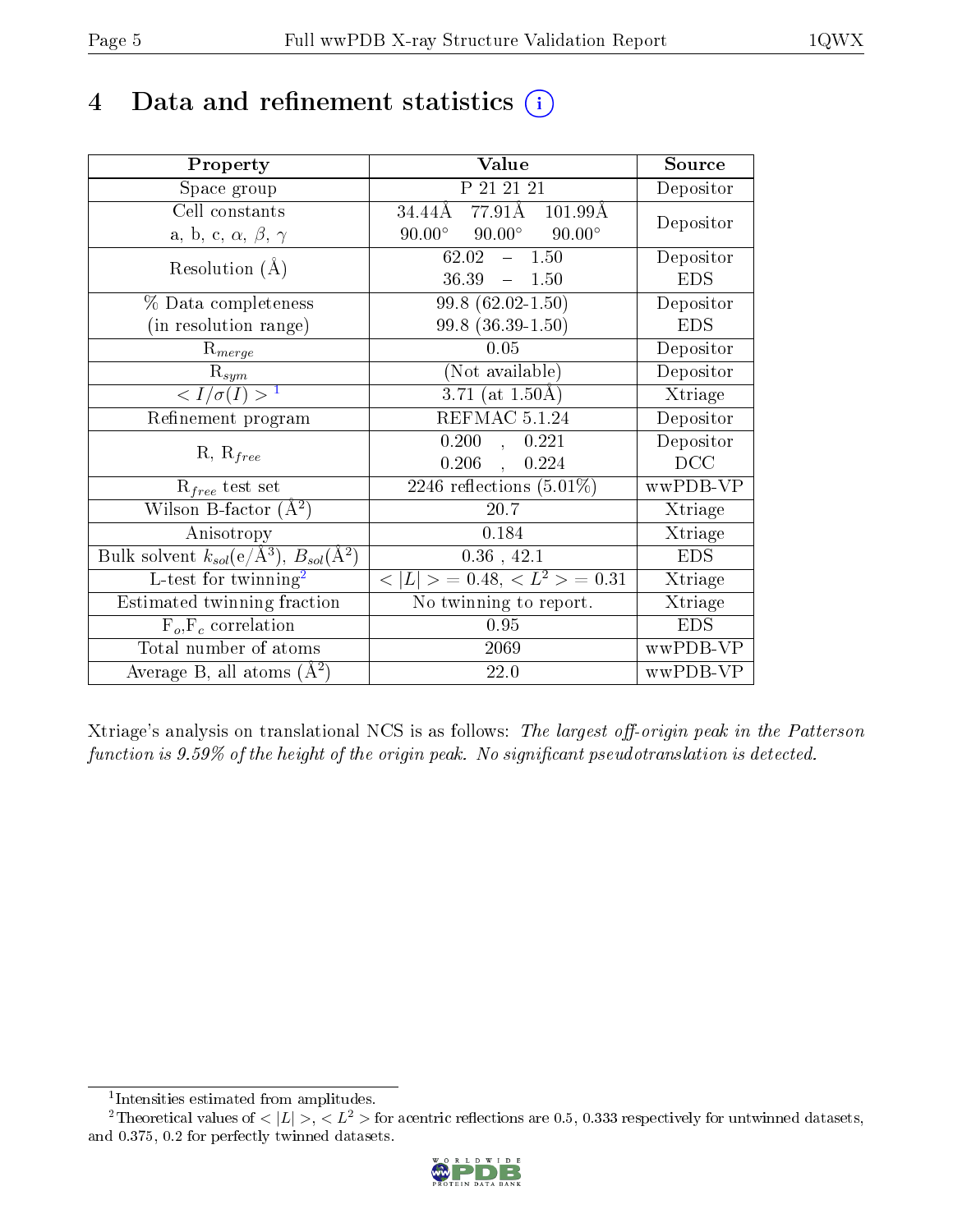## 5 Model quality  $(i)$

### 5.1 Standard geometry  $(i)$

The Z score for a bond length (or angle) is the number of standard deviations the observed value is removed from the expected value. A bond length (or angle) with  $|Z| > 5$  is considered an outlier worth inspection. RMSZ is the root-mean-square of all Z scores of the bond lengths (or angles).

| Mol | Chain |      | Bond lengths        | Bond angles |                    |  |
|-----|-------|------|---------------------|-------------|--------------------|--|
|     |       | RMSZ | $\# Z  > 5$         | RMSZ        | # $ Z  > 5$        |  |
|     |       | 0.63 | $1/918$ $(0.1\%)$   | 0.89        | $3/1239$ $(0.2\%)$ |  |
|     |       | 0.59 | $1/918$ $(0.1\%)$   | 0.87        | $5/1239$ $(0.4\%)$ |  |
| AĦ  |       | 0.61 | 2/1836<br>$(0.1\%)$ | 0.88        | $8/2478$ $(0.3\%)$ |  |

All (2) bond length outliers are listed below:

| Mol |  |     | Chain   $\text{Res}$   $\text{Type}$   $\text{Atoms}$ |         | Observed( $\AA$ )   Ideal( $\AA$ ) |       |
|-----|--|-----|-------------------------------------------------------|---------|------------------------------------|-------|
|     |  | MSE | SE-CE                                                 | $-6.92$ | -54                                | . .95 |
|     |  | MSE | SE-CE                                                 | $-6.07$ | . .59                              | 1.95  |

All (8) bond angle outliers are listed below:

| Mol | Chain | Res | Type       | Atoms        | Z    | Observed $(°)$ | $\text{Ideal}({}^o)$ |
|-----|-------|-----|------------|--------------|------|----------------|----------------------|
|     | А     | 83  | <b>ASP</b> | CB-CG-OD2    | 6.67 | 124.31         | 118.30               |
|     | В     | 82  | <b>ASP</b> | $CB-CG-OD2$  | 6.47 | 124.12         | 118.30               |
|     | В     | 80  | <b>ASP</b> | $CB$ -CG-OD2 | 6.42 | 124.07         | 118.30               |
|     | В     | 71  | <b>ASP</b> | $CB-CG-OD2$  | 6.17 | 123.85         | 118.30               |
|     | А     | 46  | ASP        | $CB$ -CG-OD2 | 6.08 | 123.77         | 118.30               |
| 1   | B     | 46  | <b>ASP</b> | $CB-CG-OD2$  | 5.89 | 123.60         | 118.30               |
|     | А     | 71  | ASP        | $CB$ -CG-OD2 | 5.23 | 123.00         | 118.30               |
|     | B     | 22  | <b>THR</b> | $N$ -CA-CB   | 5.06 | 119.91         | 110.30               |

There are no chirality outliers.

There are no planarity outliers.

### 5.2 Too-close contacts  $(i)$

In the following table, the Non-H and H(model) columns list the number of non-hydrogen atoms and hydrogen atoms in the chain respectively. The H(added) column lists the number of hydrogen atoms added and optimized by MolProbity. The Clashes column lists the number of clashes within the asymmetric unit, whereas Symm-Clashes lists symmetry related clashes.

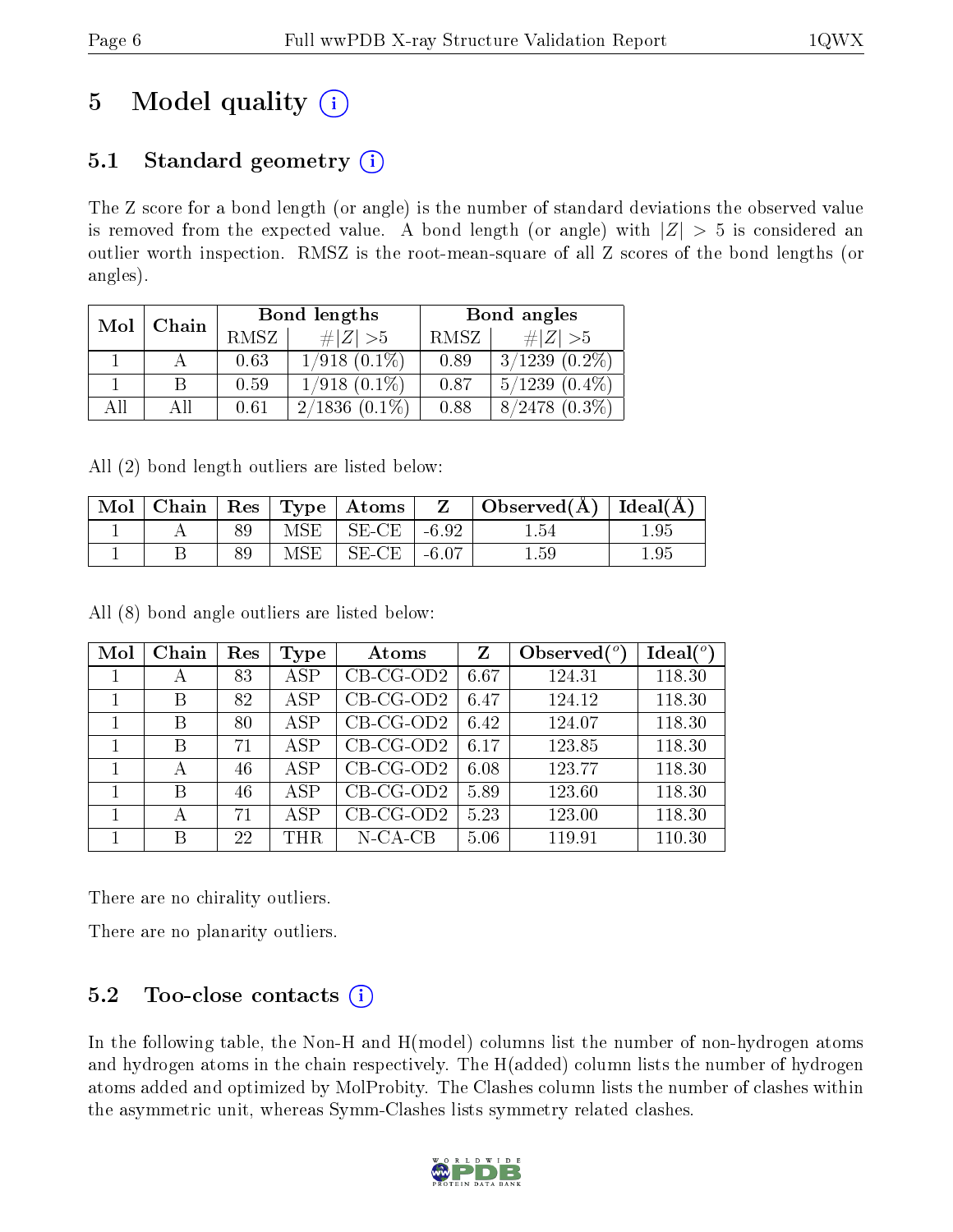|  |      |      | Mol   Chain   Non-H   H(model)   H(added)   Clashes   Symm-Clashes |
|--|------|------|--------------------------------------------------------------------|
|  | 901  | 874  |                                                                    |
|  | 901  | 874  |                                                                    |
|  | 138  |      |                                                                    |
|  | 129  |      |                                                                    |
|  | 2069 | 1748 |                                                                    |

The all-atom clashscore is defined as the number of clashes found per 1000 atoms (including hydrogen atoms). The all-atom clashscore for this structure is 5.

All (19) close contacts within the same asymmetric unit are listed below, sorted by their clash magnitude.

|                   |                      | Interatomic    | Clash         |  |
|-------------------|----------------------|----------------|---------------|--|
| Atom-1            | Atom-2               | distance $(A)$ | overlap $(A)$ |  |
| 1:A:71:ASP:OD1    | 2:A:190:HOH:O        | 1.63           | 1.14          |  |
| 1:B:23:ASN:HD21   | 1:B:63:GLN:HA        | 1.39           | 0.87          |  |
| 1: A:64: ARG:HG2  | 1: A:80: ASP:OD1     | 1.79           | 0.81          |  |
| 1:A:5:GLN:HB2     | 1:B:1:MSE:HE3        | 1.75           | 0.68          |  |
| 1: A:35: GLN: HG2 | 2:A:182:HOH:O        | 1.95           | 0.67          |  |
| 1: A:88:LEU:CD2   | 1: A: 104: VAL: HG22 | 2.31           | 0.60          |  |
| 1:A:43:ARG:NH1    | 2:A:162:HOH:O        | 2.38           | 0.56          |  |
| 1: A:94: LYS: HB2 | 2:A:187:HOH:O        | 2.05           | 0.56          |  |
| 1: A:59: ASP:OD2  | 1:A:62:HIS:HD2       | 1.89           | 0.56          |  |
| 1: A:1: MSE:HG2   | 1:B:3:GLN:HB3        | 1.92           | 0.50          |  |
| 1: A:1: MSE:HG3   | 1:B:4:LEU:O          | 2.15           | 0.47          |  |
| 1: A:31:TRP:HB2   | 1: A:40: ILE: CG1    | 2.45           | 0.46          |  |
| 1:B:5:GLN:HB2     | 1:B:38:LYS:HE3       | 1.97           | 0.46          |  |
| 1: A:31:TRP:HB3   | 1: A: 105: TYR: HB3  | 1.98           | 0.46          |  |
| 1: A:4: LEU:O     | 1:B:1:MSE:HG2        | 2.19           | 0.43          |  |
| 1:A:3:GLN:HB3     | 1:B:1:MSE:HE2        | 1.99           | 0.43          |  |
| 1: A:88: LEU:HD21 | 1: A: 104: VAL: HG22 | 1.99           | 0.42          |  |
| 1:B:22:THR:HG22   | 2:B:201:HOH:O        | 2.19           | 0.41          |  |
| 1: A:31:TRP:HB2   | 1: A:40: ILE: HG12   | 2.03           | 0.40          |  |

There are no symmetry-related clashes.

#### 5.3 Torsion angles (i)

#### 5.3.1 Protein backbone (i)

In the following table, the Percentiles column shows the percent Ramachandran outliers of the chain as a percentile score with respect to all X-ray entries followed by that with respect to entries of similar resolution.

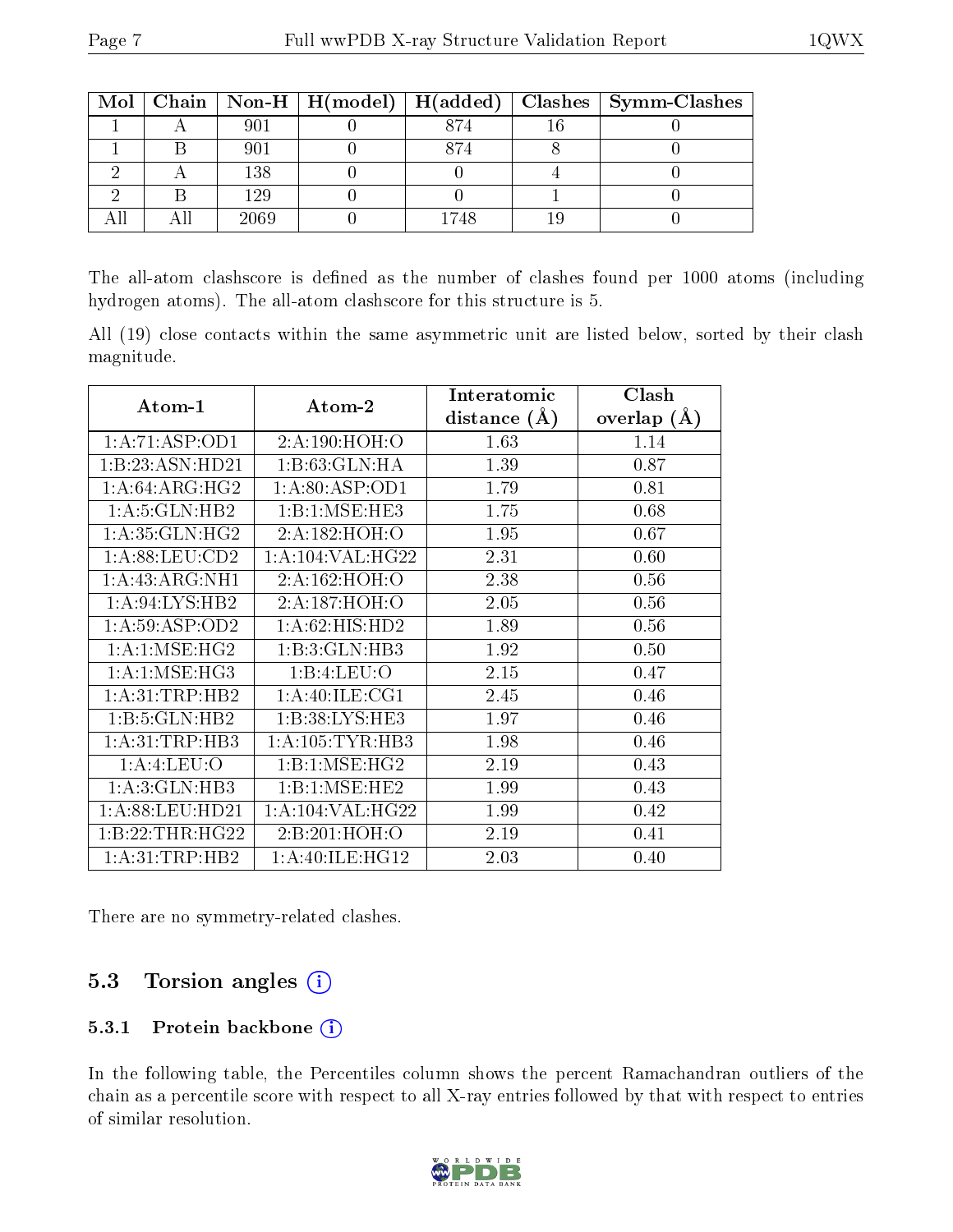| Mol | Chain | Analysed                      | <b>Favoured</b> |           | Allowed   Outliers   Percentiles     |
|-----|-------|-------------------------------|-----------------|-----------|--------------------------------------|
|     |       | $106/109$ (97\%)   103 (97\%) |                 | 3(3%)     | 100 100                              |
|     |       | $106/109$ (97\%)   103 (97\%) |                 | $3(3\%)$  | $\boxed{100}$<br>$\vert$ 100 $\vert$ |
| All | All   | $212/218$ (97\%)   206 (97\%) |                 | 6 $(3\%)$ | $\sqrt{100}$<br>$\vert$ 100 $\vert$  |

The Analysed column shows the number of residues for which the backbone conformation was analysed, and the total number of residues.

There are no Ramachandran outliers to report.

#### 5.3.2 Protein sidechains  $(i)$

In the following table, the Percentiles column shows the percent sidechain outliers of the chain as a percentile score with respect to all X-ray entries followed by that with respect to entries of similar resolution.

The Analysed column shows the number of residues for which the sidechain conformation was analysed, and the total number of residues.

| Mol | Chain | Analysed         | Rotameric   Outliers |          | Percentiles |  |
|-----|-------|------------------|----------------------|----------|-------------|--|
|     |       | $103/101(102\%)$ | 100(97%)             | 3(3%)    | 13 <br>42   |  |
|     | B     | $103/101(102\%)$ | $101 (98\%)$         | $2(2\%)$ | 27<br>57    |  |
| All | All   | $206/202(102\%)$ | $201(98\%)$          | $5(2\%)$ | 19<br>49    |  |

All (5) residues with a non-rotameric sidechain are listed below:

| Mol | Chain | Res | <b>Type</b> |
|-----|-------|-----|-------------|
|     |       |     | MSE         |
|     |       | 74  | GLU         |
|     |       | 94  | <b>LYS</b>  |
|     |       | 22  | THR.        |
|     |       |     | LYS         |

Some sidechains can be flipped to improve hydrogen bonding and reduce clashes. All (6) such sidechains are listed below:

| Mol | Chain | Res | <b>Type</b> |
|-----|-------|-----|-------------|
|     |       | 52  | <b>GLN</b>  |
|     |       | 62  | HIS         |
|     |       | 95  | GLN         |
|     |       | 18  | <b>HIS</b>  |
|     |       | 23  | ASN         |

Continued on next page...

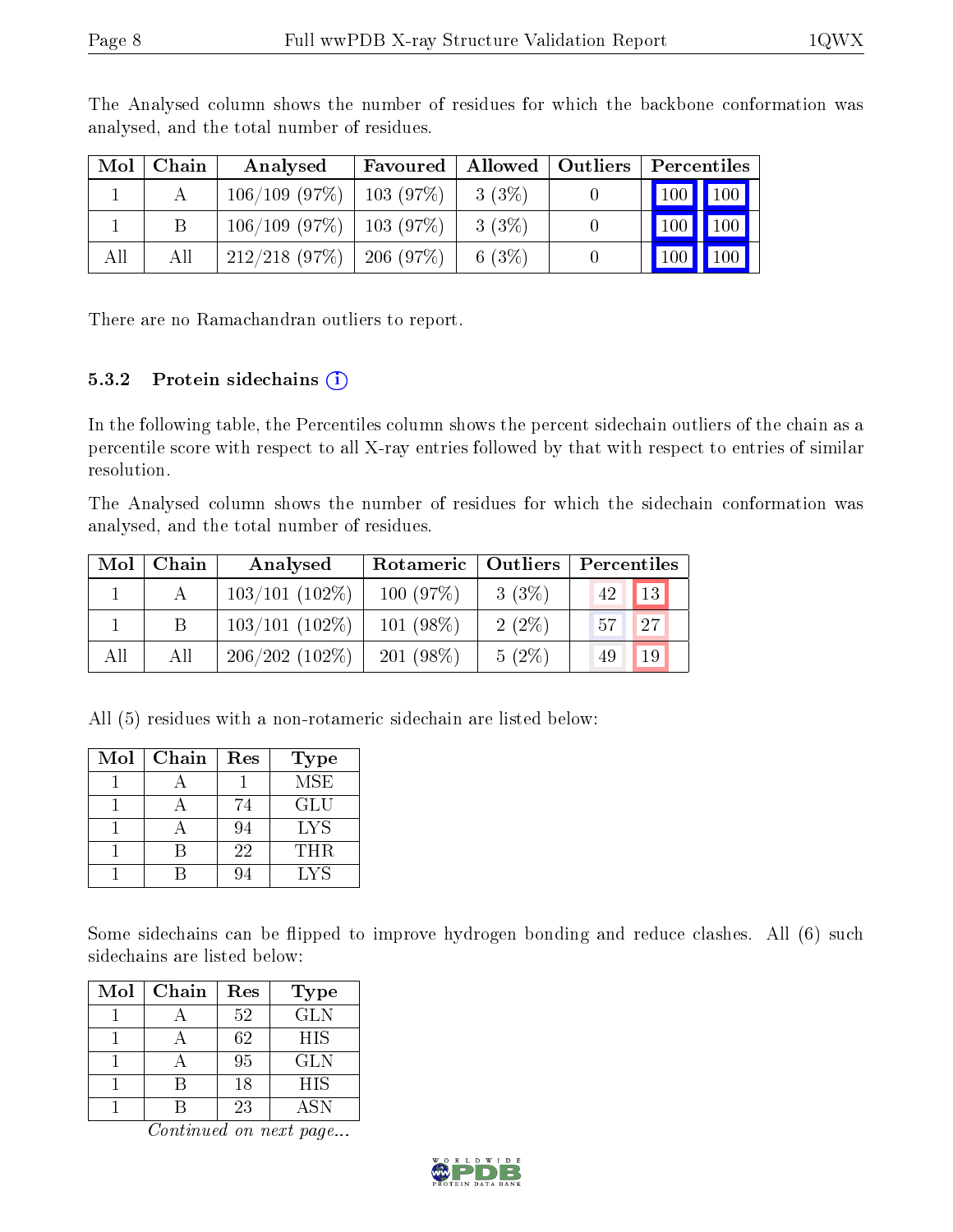Continued from previous page...

| Mol | Chain | $\perp$ Res $\perp$ | рe<br>$\perp$ y |
|-----|-------|---------------------|-----------------|
|     |       |                     |                 |

#### 5.3.3 RNA [O](https://www.wwpdb.org/validation/2017/XrayValidationReportHelp#rna)i

There are no RNA molecules in this entry.

#### 5.4 Non-standard residues in protein, DNA, RNA chains (i)

There are no non-standard protein/DNA/RNA residues in this entry.

#### 5.5 Carbohydrates  $(i)$

There are no carbohydrates in this entry.

#### 5.6 Ligand geometry (i)

There are no ligands in this entry.

#### 5.7 [O](https://www.wwpdb.org/validation/2017/XrayValidationReportHelp#nonstandard_residues_and_ligands)ther polymers  $(i)$

There are no such residues in this entry.

#### 5.8 Polymer linkage issues  $(i)$

There are no chain breaks in this entry.

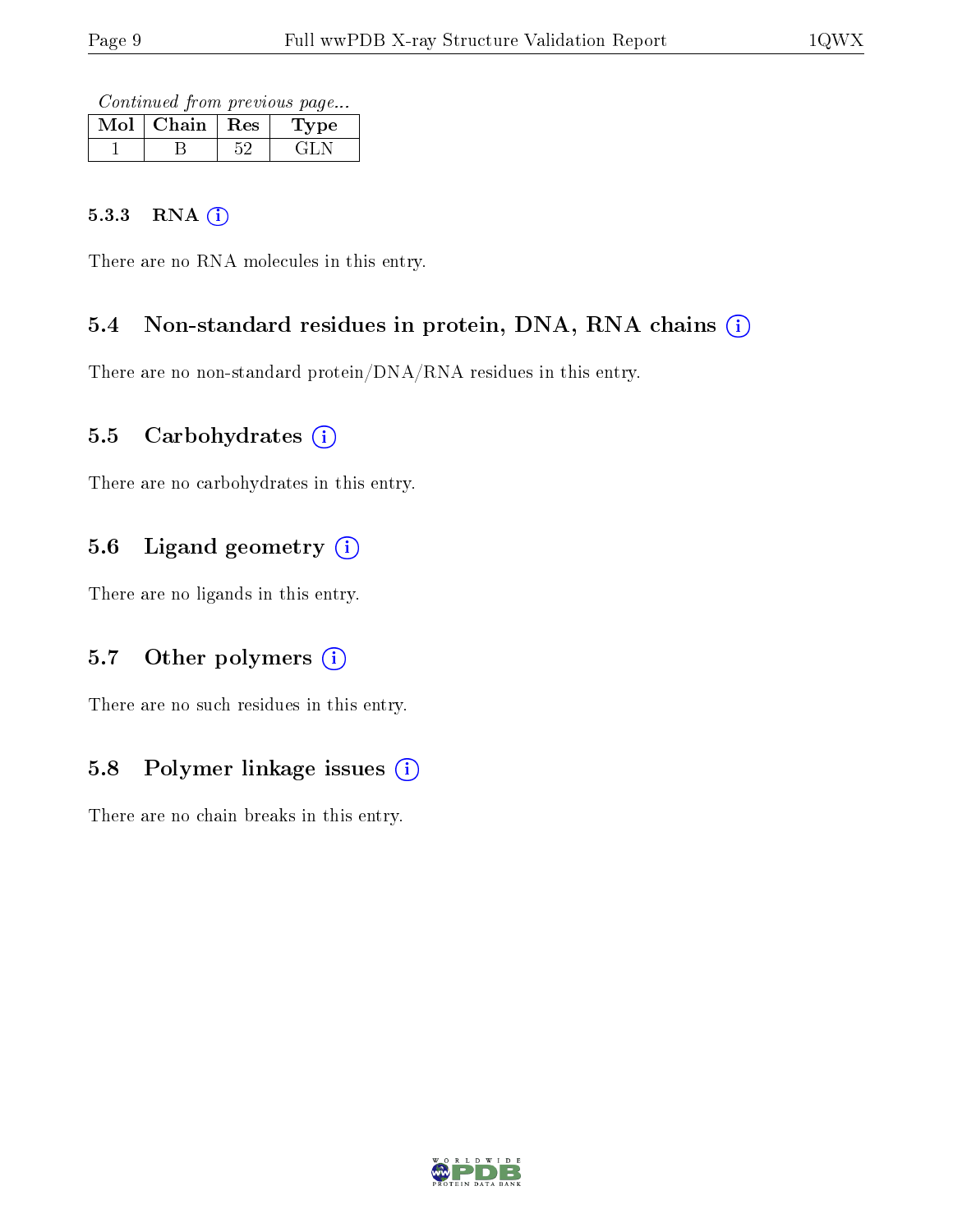### 6 Fit of model and data  $(i)$

### 6.1 Protein, DNA and RNA chains  $(i)$

In the following table, the column labelled  $#RSRZ> 2'$  contains the number (and percentage) of RSRZ outliers, followed by percent RSRZ outliers for the chain as percentile scores relative to all X-ray entries and entries of similar resolution. The OWAB column contains the minimum, median,  $95<sup>th</sup>$  percentile and maximum values of the occupancy-weighted average B-factor per residue. The column labelled ' $Q< 0.9$ ' lists the number of (and percentage) of residues with an average occupancy less than 0.9.

| Mol | Chain | Analysed         | ${ <\hspace{-1.5pt}{\mathrm{RSRZ}} \hspace{-1.5pt}>}$ | # $RSRZ>2$        | $OWAB(A^2)$    | $\rm Q\textcolor{black}{<}0.9$ |
|-----|-------|------------------|-------------------------------------------------------|-------------------|----------------|--------------------------------|
|     |       | $105/109$ (96\%) | 0.39                                                  | 56<br>$3(2\%)$ 51 | 12, 17, 30, 34 |                                |
|     |       | $105/109$ (96\%) | 0.39                                                  | $4(3\%)$ 40<br>44 | 12, 19, 28, 33 |                                |
| All | All   | $210/218$ (96\%) | 0.39                                                  | 7(3%)<br>51<br>46 | 12, 19, 30, 34 |                                |

All (7) RSRZ outliers are listed below:

| Mol | Chain | Res | Type       | <b>RSRZ</b> |
|-----|-------|-----|------------|-------------|
|     |       | 34  | <b>HIS</b> | 4.5         |
|     |       | 101 | ARG        | 3.8         |
|     |       | 35  | <b>GLN</b> | 3.8         |
|     |       | 3   | <b>GLN</b> | 2.8         |
|     |       | 57  | PHE        | 2.4         |
|     |       | 34  | HIS        | 2.3         |
|     |       | 3   | <b>GLN</b> | 2.2         |

#### 6.2 Non-standard residues in protein, DNA, RNA chains  $(i)$

There are no non-standard protein/DNA/RNA residues in this entry.

#### 6.3 Carbohydrates  $(i)$

There are no carbohydrates in this entry.

#### 6.4 Ligands  $(i)$

There are no ligands in this entry.